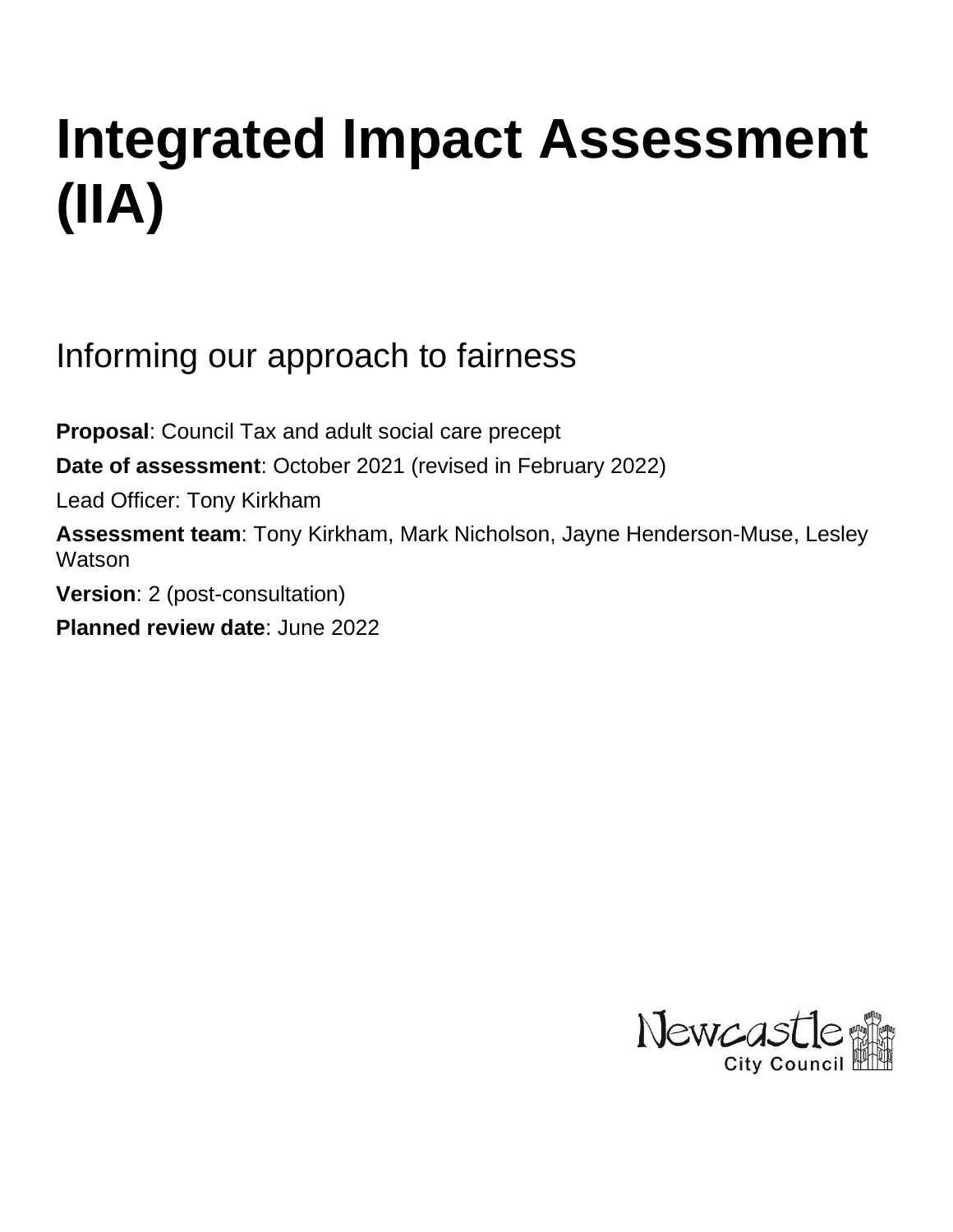# **Section A: Current service**

# **What does the service, function or policy do?**

In 2021-22, Council Tax represented around 19.9% of our total external income, excluding the Dedicated Schools Grant and Housing Benefit Subsidy Grant. Council Tax income is used to fund a wide range of services for the people of Newcastle, as well as police and fire services, who set their own levels of Council Tax.

In 2016-17, the government introduced a separate Council Tax increase for adult social care services which became known as the adult social care precept. This was introduced in response to the significant cost pressures facing local authorities with adult social care responsibilities and must be used to help fund adult social care services.

The total amount of Council Tax we will collect is determined by the Council Tax base as well as the level of Council Tax agreed by City Council. The Council Tax base is the total of the weighted number of properties at each Council Tax band, ranging from Band A for the lowest valued properties to Band H for the most expensive properties, adjusted for the estimated long-term collection rate.

The Council Tax base for 2021-22 was calculated at 66,838 Band D equivalents. The Band D charge was £1,592.07, excluding adult social care, parish, police and fire precepts. It is anticipated that we will collect about £106.4 million in Council Tax in 2021-22. The Band D adult social care precept for 2021-22 was £200.74 which is anticipated to generate £13.4 million in 2021-22.

The amount of Council Tax we will collect in 2022-23 will be impacted by any new properties added, any properties demolished and the number of discounts, exemptions and reliefs that are awarded or withdrawn.

When referring to Council Tax, the government tends to describe the Band D levels. The Band D charge in Newcastle for 2021-22 was £2,022.29, including adult social care precept, police and fire precept, but excluding parish precepts:

| <b>Band</b> | Annual charge (£) | <b>Band</b> | Annual charge (£) |
|-------------|-------------------|-------------|-------------------|
| Δ           | 1,348.19          |             | 2,471.68          |
| в           | 1,572.90          |             | 2,921.09          |
| С           | 1,797.59          | G           | 3,370.48          |
| D           | 2,022.29          |             | 4,044.58          |

Due to relatively high number of Band A and Band B properties the average rate of Council Tax paid by residents is low compared with other local authorities (292 out of 309 local authorities). How this compares with other core cities is set out in the table below.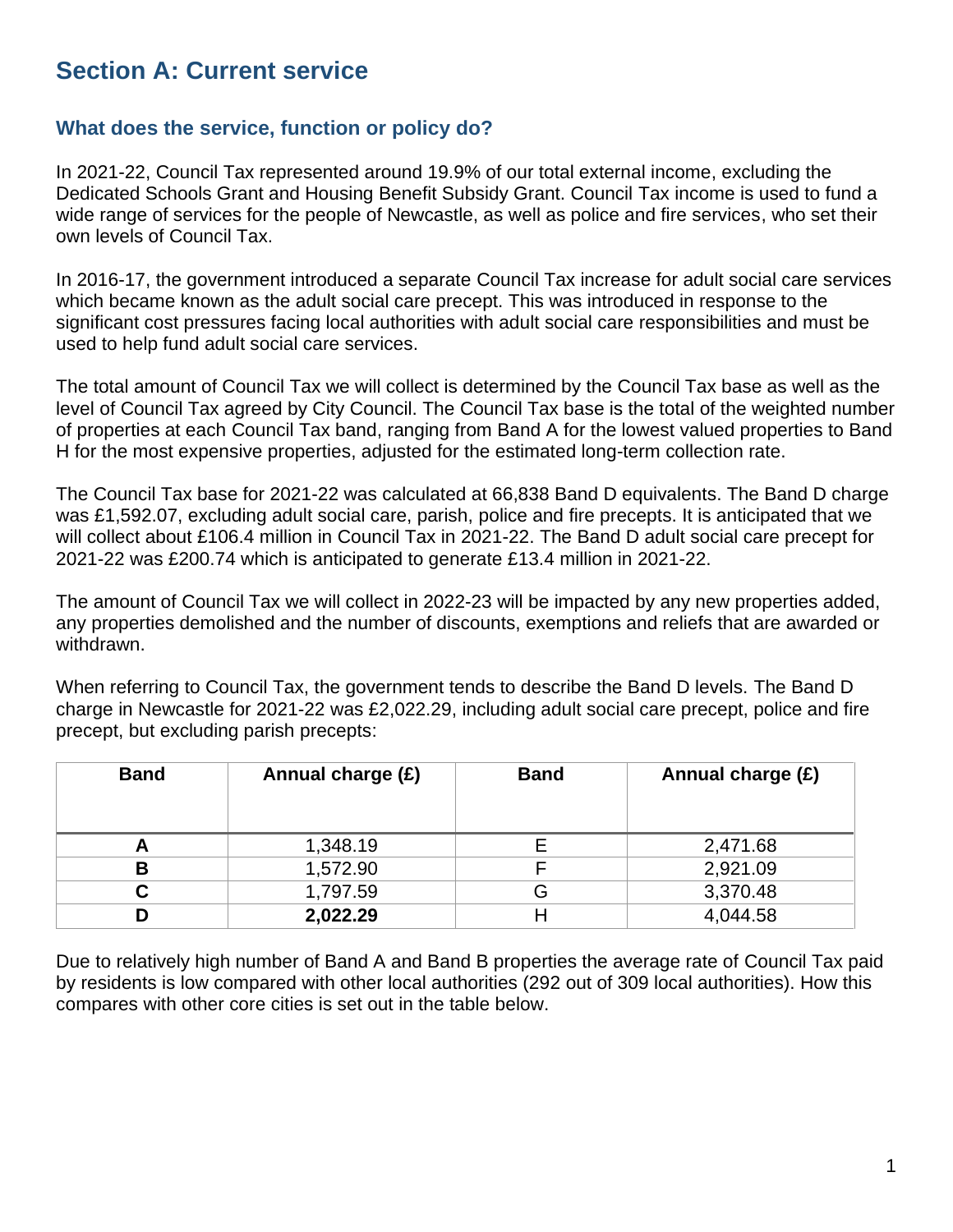

The long-term collection rate target in 2021-22 was set at 97.5%, which reflected the expectation that it would be more difficult to collect Council Tax due to COVID-19. It is proposed to maintain the target at this level in 2022-23.

While our in-year collection performance remains high compared to other core cities, we have already taken a number of steps to improve Council Tax recovery. We have

- Changed the culture of the way we tackle and collect our Council Tax debt and created an in-house enforcement team to improve the collection process and performance.
- Introduced an online portal for residents to access their accounts 24 hours a day, seven days a week where they can view their Council Tax payments, liability, make payments and report a change in circumstances.
- Introduced new and tougher enforcement action for those who will not pay Council Tax even after Enforcement Agents have been instructed to collect debt and been unsuccessful. This includes taking appropriate legal action.

We only write off debt after six years or if it becomes uneconomical to collect. This can be reversed if the debt later becomes collectible.

#### **Council Tax Support**

Council Tax Support is available for working age residents who receive legacy benefits, Universal Credit and for those on low income to help with Council Tax payments.

In April 2013, government abolished Council Tax benefit for working age people and councils were required to design local Council Tax reduction schemes.

We designed a scheme which has been regularly reviewed to ensure assistance is maximised for those most vulnerable across our neighbourhoods, as well as responding to the impact of welfare reform and accumulating Council Tax arrears.

During 2020-21, in response to COVID-19, government allocated local authorities additional funding for Council Tax hardship for working age people. We received £6.1 million which has significantly reduced Council Tax bills for working age people in receipt of Council Tax Support. Further funding totalling £5.5 million was received in 2021-22 and we decided to fund a similar scheme again.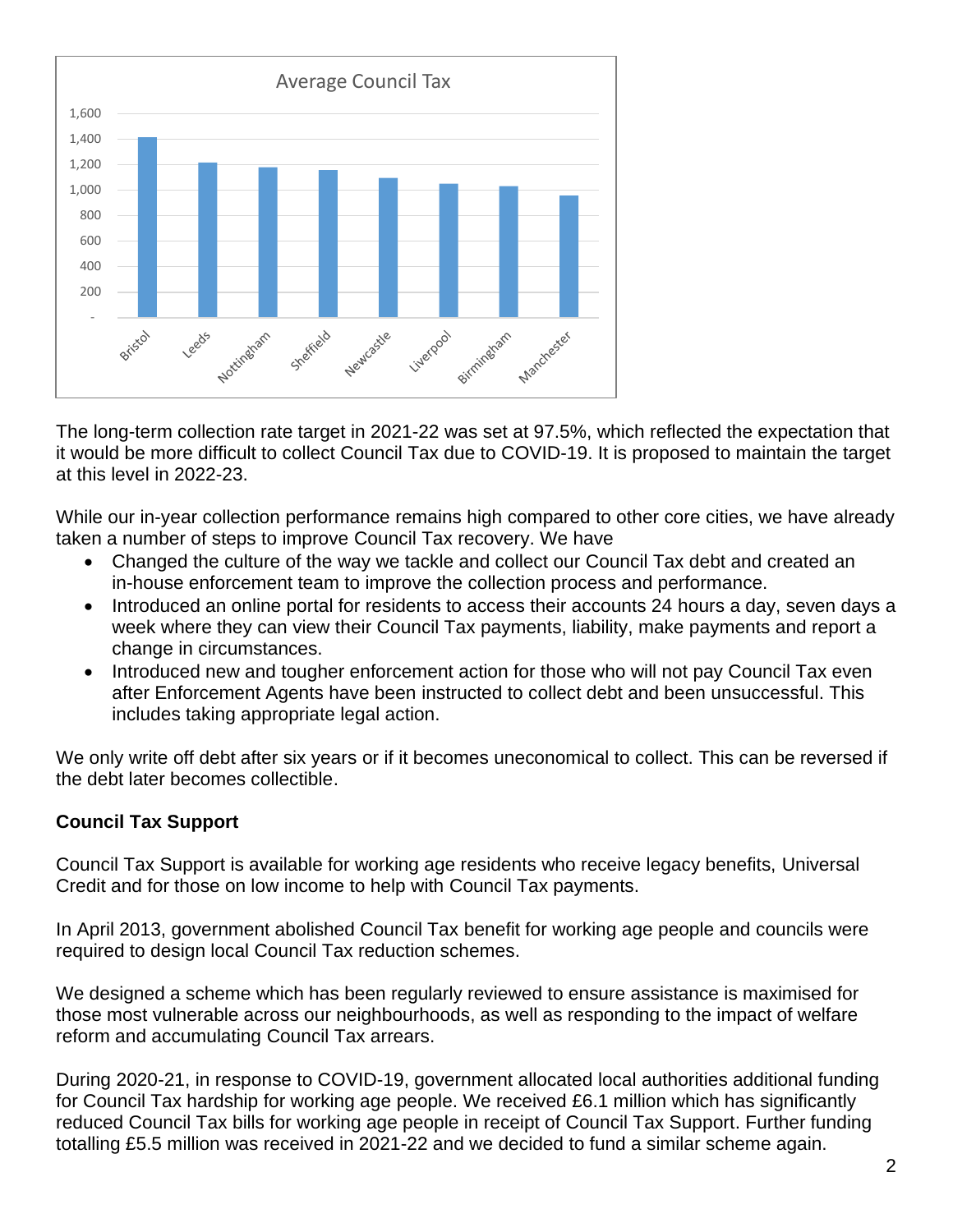## **Who do we deliver this service, function or policy for?**

Council Tax is payable by all residents, although some receive discounts, exemptions and support depending on their personal circumstances.

# **Why do we deliver this service, function or policy?**

Council Tax was introduced with effect from 1 April 1993 by the Local Government Finance Act 1992.

The legislation sets out the definition of dwellings to be valued for Council Tax and the procedures for seeking an alteration to the band. The billing authorities for each area have the duty to collect the tax.

Current law states that if a council proposes to increase Council Tax by more than the limit set by the Secretary of State a referendum must be undertaken. For 2022-23, this is 2%, as announced by the Chancellor on 27 October 2021 as part of the Autumn Budget and Comprehensive Spending Review.

The maximum adult social care precept that can be applied to Council Tax bills is also specified by government each year. For 2022-23 this has been set at 1%.

# **How much do we currently spend on this service / function / policy?**

**Gross expenditure:** Not applicable **Gross income:** Not applicable **Net budget:** Not applicable

# **How many people do we employ to deliver this service / function / policy?**

**Number of posts:** Not applicable **Number of full-time equivalent officers:** Not applicable

# **Section B: Proposal for future service**

# **How do we propose to change the service, function or policy?**

As in previous years, the government will assume in its calculation of core spending power that all local authorities will increase Council Tax by 2%, the maximum amount in 2022-23, and apply the 1% adult social care precept to Council Tax bills. This will be confirmed in the Provisional Local Government Finance Settlement which will be announced in December 2021.

To set a balanced budget in 2022-23, we need to increase the amount of income raised through Council Tax. We are proposing to increase core Council Tax by 1.949%, which will increase income by £2.3 million, excluding any changes to the Council Tax base. We propose to use this income to avoid the need to make further reductions to service provision beyond those set out in 'A clean, green and inclusive city for all: our medium-term planning for 2022-23 to 2024-25' and its appendices.

This increase is below the level expected to be defined as excessive by the Secretary of State for the purpose of the Local Government Finance Act 1992.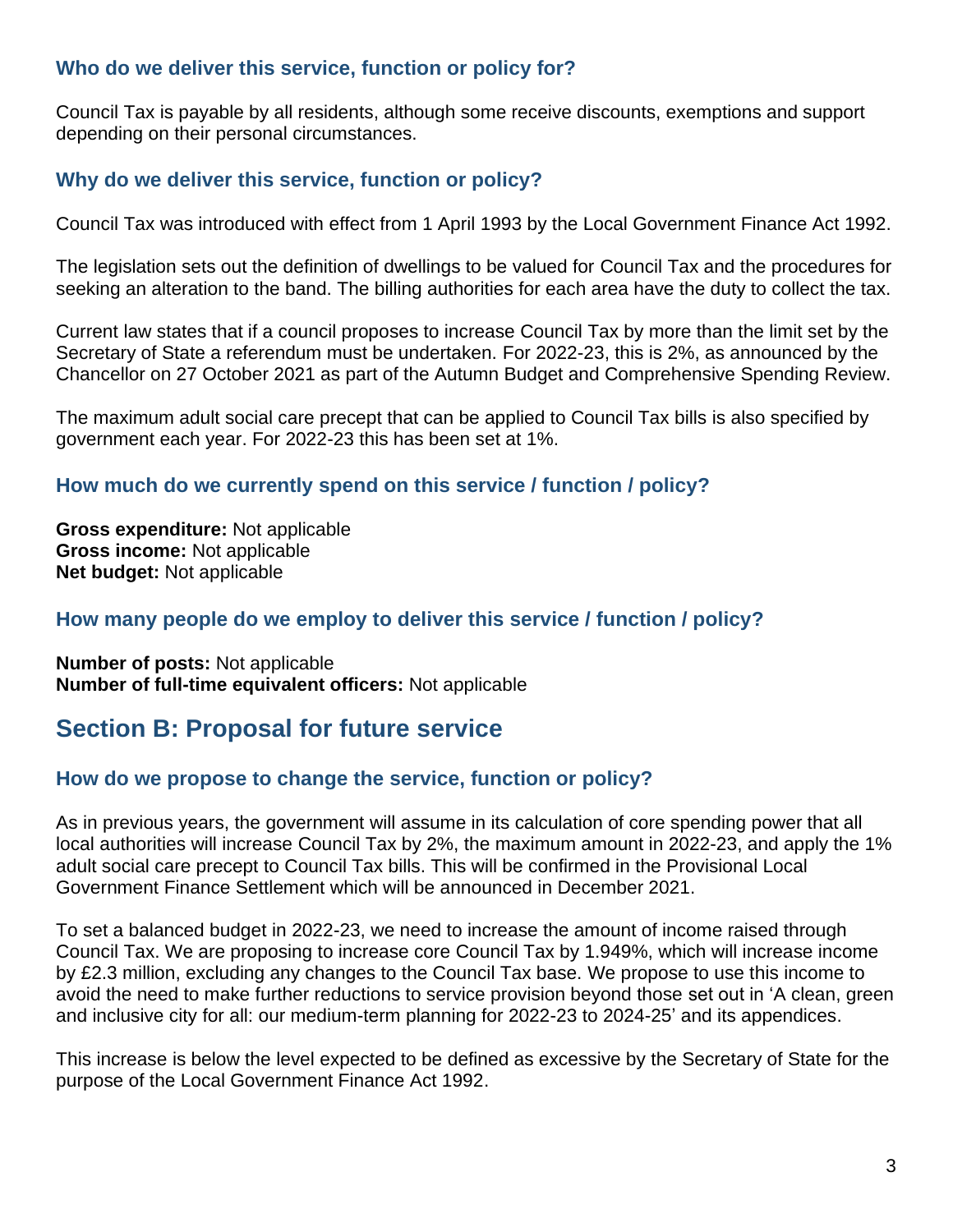The impact of this increase, excluding any increases to police and fire precepts, is as follows:

| <b>Band</b> | <b>Proposed</b> | <b>Proposed</b> | <b>Band</b> | <b>Proposed</b> | <b>Proposed</b> |
|-------------|-----------------|-----------------|-------------|-----------------|-----------------|
|             | <b>Annual</b>   | <b>Weekly</b>   |             | <b>Annual</b>   | Weekly          |
|             | Increase $(E)$  | Increase $(E)$  |             | Increase $(E)$  | Increase $(E)$  |
| A           | 23.29           | 0.45            |             | 42.71           | 0.82            |
| В           | 27.17           | 0.52            |             | 50.47           | 0.97            |
| C.          | 31.06           | 0.60            | G           | 58.23           | 1.12            |
| D           | 34.94           | 0.67            |             | 69.88           | 1.34            |

We also propose to apply the government's 1% Council Tax precept for adult social care to help fund the increasing demand in adult social care and the long-standing, complex impact of COVID-19 on social care services. This will generate an additional £1.2 million of Council Tax income, excluding any changes to the Council Tax base. The impact of this, excluding any increases to police and fire precepts, is as follows:

| <b>Band</b> | <b>Proposed</b><br><b>Annual</b><br>Increase $(E)$ | <b>Proposed</b><br><b>Weekly</b><br>Increase $(E)$ | <b>Band</b> | <b>Proposed</b><br><b>Annual</b><br>Increase $(E)$ | <b>Proposed</b><br>Weekly<br>Increase $(E)$ |
|-------------|----------------------------------------------------|----------------------------------------------------|-------------|----------------------------------------------------|---------------------------------------------|
|             | 11.95                                              | 0.23                                               | E           | 21.91                                              | 0.42                                        |
| B           | 13.95                                              | 0.27                                               | F           | 25.90                                              | 0.50                                        |
| C.          | 15.93                                              | 0.31                                               | G           | 29.88                                              | 0.57                                        |
| D           | 17.93                                              | 0.34                                               | Н           | 35.86                                              | 0.69                                        |

The impact of the combined increase, excluding any increases to police and fire precepts, is as follows:

| <b>Band</b> | <b>Current</b><br>2021-22<br>Charge $(E)$ | <b>Proposed</b><br>2022-23<br>Charge $(E)$ | <b>Proposed</b><br><b>Annual</b><br><b>Increase</b><br>(E) | <b>Proposed</b><br>2022-23<br>Charge<br>for Single<br>People $(E)$ | <b>Proposed</b><br><b>Annual</b><br><b>Increase for</b><br><b>Single</b><br>People (£) |
|-------------|-------------------------------------------|--------------------------------------------|------------------------------------------------------------|--------------------------------------------------------------------|----------------------------------------------------------------------------------------|
| A           | 1,348.19                                  | 1,383.43                                   | 35.24                                                      | 1,028.61                                                           | 26.43                                                                                  |
| B           | 1,572.90                                  | 1,614.02                                   | 41.12                                                      | 1,200.05                                                           | 30.84                                                                                  |
| C           | 1,797.59                                  | 1,844.58                                   | 46.99                                                      | 1,371.49                                                           | 35.24                                                                                  |
| D           | 2,022.29                                  | 2,075.16                                   | 52.87                                                      | 1,542.92                                                           | 39.65                                                                                  |
| E           | 2,471.68                                  | 2,536.30                                   | 64.62                                                      | 1,885.79                                                           | 48.46                                                                                  |
| F           | 2,921.09                                  | 2,997.46                                   | 76.37                                                      | 2,228.66                                                           | 57.27                                                                                  |
| G           | 3,370.48                                  | 3,458.59                                   | 88.11                                                      | 2,571.53                                                           | 66.08                                                                                  |
| н           | 4,044.58                                  | 4,150.32                                   | 105.74                                                     | 3,085.84                                                           | 79.31                                                                                  |

# **Council Tax Support**

The impact for those in receipt of Council Tax Support has been illustrated in an updated Council Tax Support Scheme IIA that was produced following a period of consultation.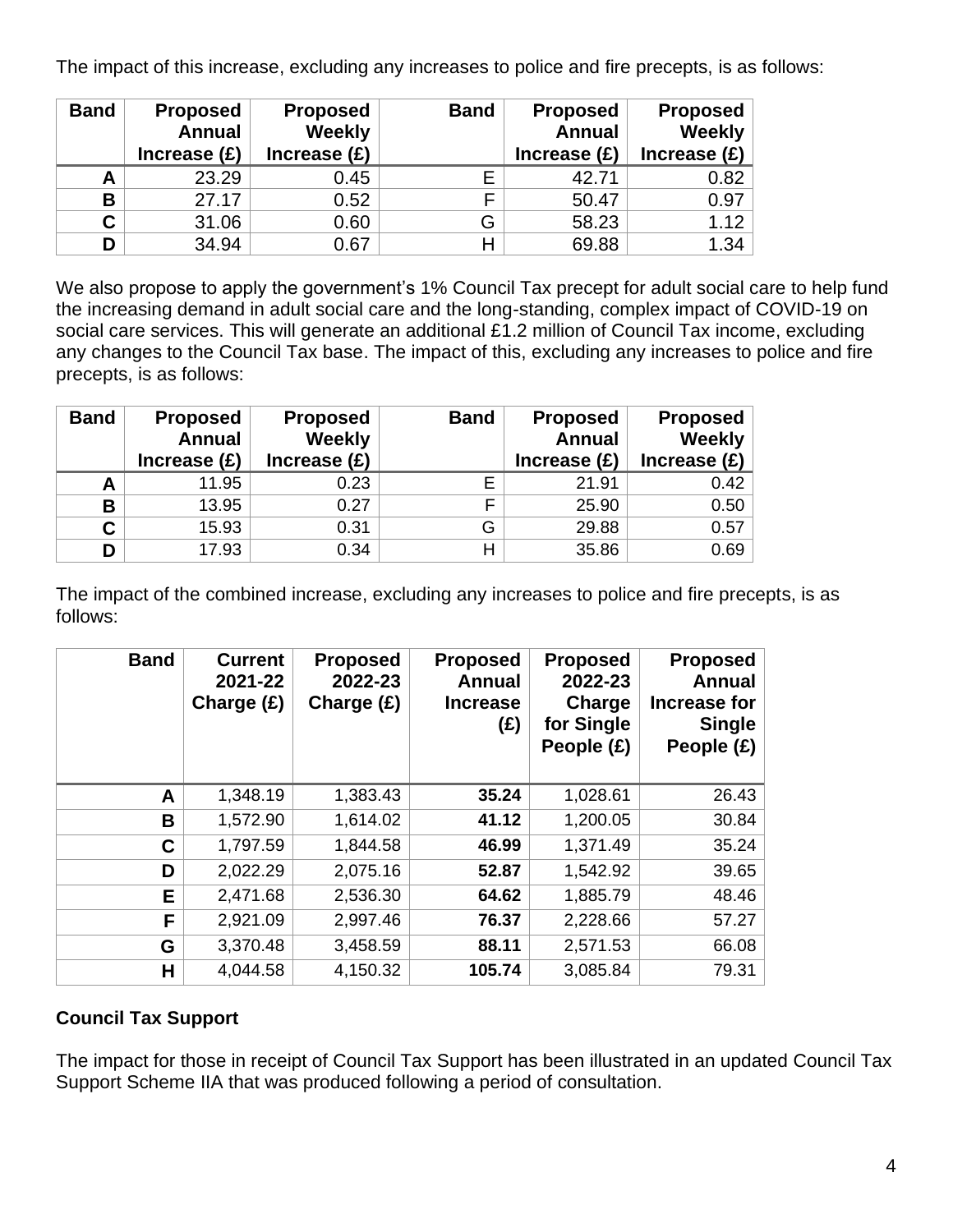In summary: The government provided funding in the current year to give discounts of up to £160 to working age people who are in receipt of Council Tax Support. This funding has been used to reduce Council Tax bills to zero for over 16,000 people and to reduce the Council Tax bills for a further 13,800 people. No further funding is available to continue this in 2023-24 and given the on-going impact of COVID-19 on those with the lowest incomes, we have made some changes to its Council Tax Support scheme for 2022-23:

- Introduce a risk-based discount scheme that will operate like other discounts and exemptions.
- Remove the non-dependents charge.
- Reduce the single parent income disregard from £27.50 to £17.50 in line with other benefits.
- Remove the childcare costs disregard.
- Re-introduce the change to calculating self-employed income that was proposed in 2018-19 and then deferred because of COVID-19.
- Introduce a new band giving 100% Council Tax Support to those with the lowest incomes many of these individuals have not paid any Council Tax for the last two years due to the hardship discounts awarded as a result of COVID-19 – and inflate the income bands in line with September RPI.

On 3 February 2022, the government announced what they described as a Council Tax rebate of £150 for all households in Council Tax bands A to D with a further £144 million discretionary fund for other households in need of support. Although full details are not yet available, it's clear the government's proposal is not a rebate to Council Tax bills but rather a payment to households to partly off-set the rising cost of gas and electricity. At the time of writing, we are awaiting further detailed guidance on how the government's proposal will work.

#### **What evidence have we used to inform this proposal?**

#### **Previous public consultation**

From the comments received in previous public consultations, many were supportive of Council Tax increases to support services, however, concerns were also expressed by some members of the public about the impact of Council Tax increases on those with lower incomes.

#### **Financial projections**

Increasing Council Tax will generate additional revenue that will avoid the need for us to make further reductions to service provision beyond those set out in 'A clean, green and inclusive city for all: our medium-term financial planning' and its appendices.

Applying the precept for adult social care will also help fund the increasing demand in adult social care and the long-standing, complex impact of COVID-19 on social care services

#### **Arrears figures for those in receipt of Council Tax support have risen**

People in receipt of benefits are struggling to meet rent and Council Tax due to welfare reform changes. The projections we have modelled show that the increase in charges for most residents already receiving a reduction are small and we will continue to provide Council Tax support in 2022- 23 for those people.

**Spending Review 2021 announced on 27 October 2021 and local government finance settlement (provisional announced 16 December 2021, final announced 7 February 2022)** Local authorities may increase core Council Tax by up to 2% and may apply an adult social care precept of up to 1% in 2022-23.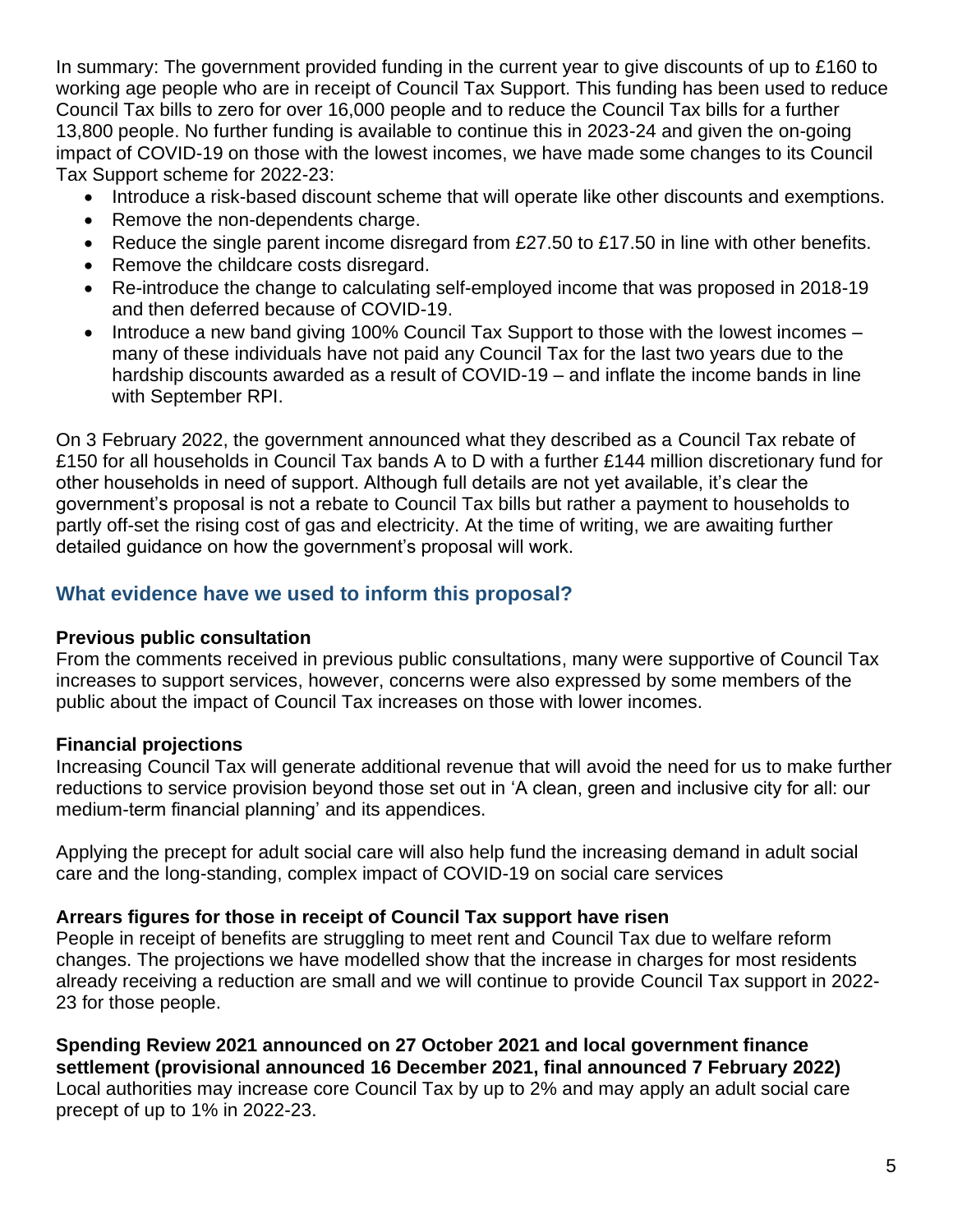# **What will be the financial impact of this proposal?**

We are proposing to increase core Council Tax by 1.949% which will increase income by £2.3 million, excluding any changes to the Council Tax base, and apply the 1% adult social care precept which will increase income by a further £1.2 million.

#### **What will be the impact upon our employees of this proposal?**

There will be no impact on employees as a result of this proposal.

# **Section C: Consultation**

#### **Who did we engage with to develop this proposal?**

**Who:** Residents and organisations

**When and how:** December 2020 – January 2021 previous budget consultation via Let's Talk

**Main issues raised:** From the comments received in previous public consultations many were supportive of Council Tax increases to support services; however, concerns were also expressed by some members of the public about the impact on Council Tax increases on those with lower incomes.

#### **Who do we want or need to engage with during consultation?**

**Who:** Residents and voluntary and community sector organisations

**When and how:** November 2021 to January 2022 via Let's Talk Newcastle consultation

#### **Who provided feedback during the consultation process?**

**Who:** 24 responses were received from individuals and organisations, including Healthwatch Newcastle, young people and Connected voice and HAREF.

**When and how:** Responses were received via Let's Talk Newcastle consultation December 2021- January 2022

**Main issues raised:** The most common theme in the feedback was that they were concerned it would negatively affect people on low incomes. When asked about how to minimise impact, the most common response was to ask us not to increase Council Tax; when asked about fairness, the majority felt it was not fair. When asked about other ways to save or generate income, the most common suggestion was to reduce senior staff pay. Other general comments were that people feel Council Tax keeps increasing year on year, that people do not feel the council listens, and that people are struggling to manage

# **Section D: Impact assessment**

The section sets out actual or potential disadvantages or benefits that may arise from implementing this proposal. This assessment is set out for people with characteristics protected by the Equality Act 2010 and other broader areas of potential impact.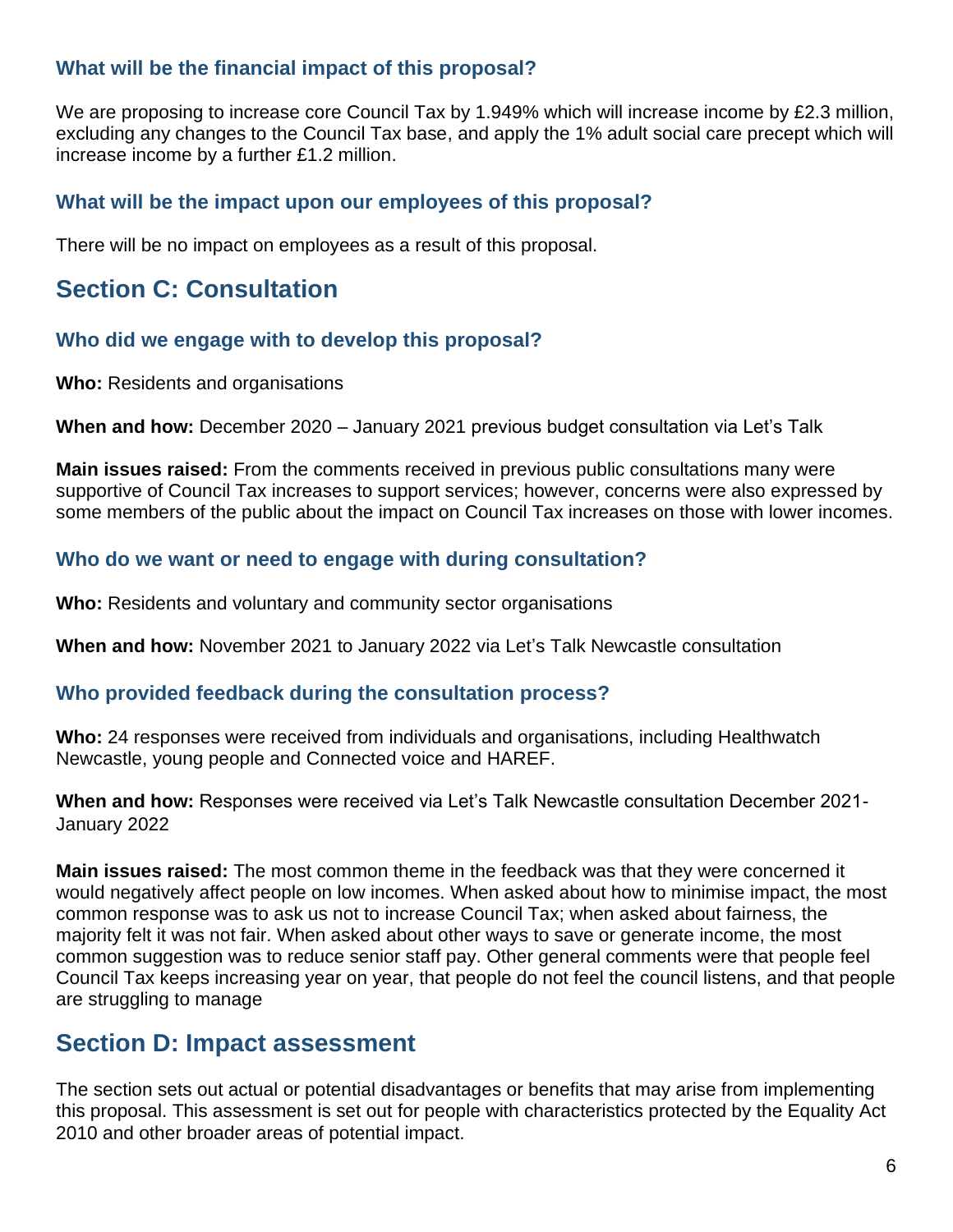# **People with protected characteristics**

# Age

#### **Type of impact:** Potential disadvantage

**Detail of impact:** Council Tax increase of 1.949% and applying the 1% adult social care precept will impact on all residents who pay Council Tax. Impact may be greater on families with young children or older people living on low incomes.

**How will this be addressed or mitigated?** We will continue to provide our Council Tax Support Scheme, which has been updated to provide more support to those on lower incomes, assess individual cases for financial hardship, and to signpost individuals to debt management and advice services where necessary. Income raised through the adult social care precept will continue to support the most vulnerable.

#### **Disability**

**Type of impact:** Potential disadvantage

**Detail of impact:** Council Tax increase of 1.949% and applying the 1% adult social care precept will impact on all residents who pay Council Tax. However, they are more likely to impact on households with disabled people who are significantly more likely to be living in poverty than households where no one is disabled.

**How will this be addressed or mitigated?** We will continue to provide our Council Tax Support Scheme, which has been updated to provide more support to those on lower incomes, assess individual cases for financial hardship, and to signpost individuals to debt management and advice services where necessary. Income raised through the adult social care precept will continue to support the most vulnerable.

#### Gender reassignment

**Type of impact:** Potential disadvantage

**Detail of impact:** Council Tax increase of 1.949% and applying the 1% adult social care precept will impact on all residents who pay Council Tax.

**How will this be addressed or mitigated?** We will continue to provide our Council Tax Support Scheme, which has been updated to provide more support to those on lower incomes, assess individual cases for financial hardship, and to signpost individuals to debt management and advice services where necessary.

#### Sex

**Type of impact:** Potential disadvantage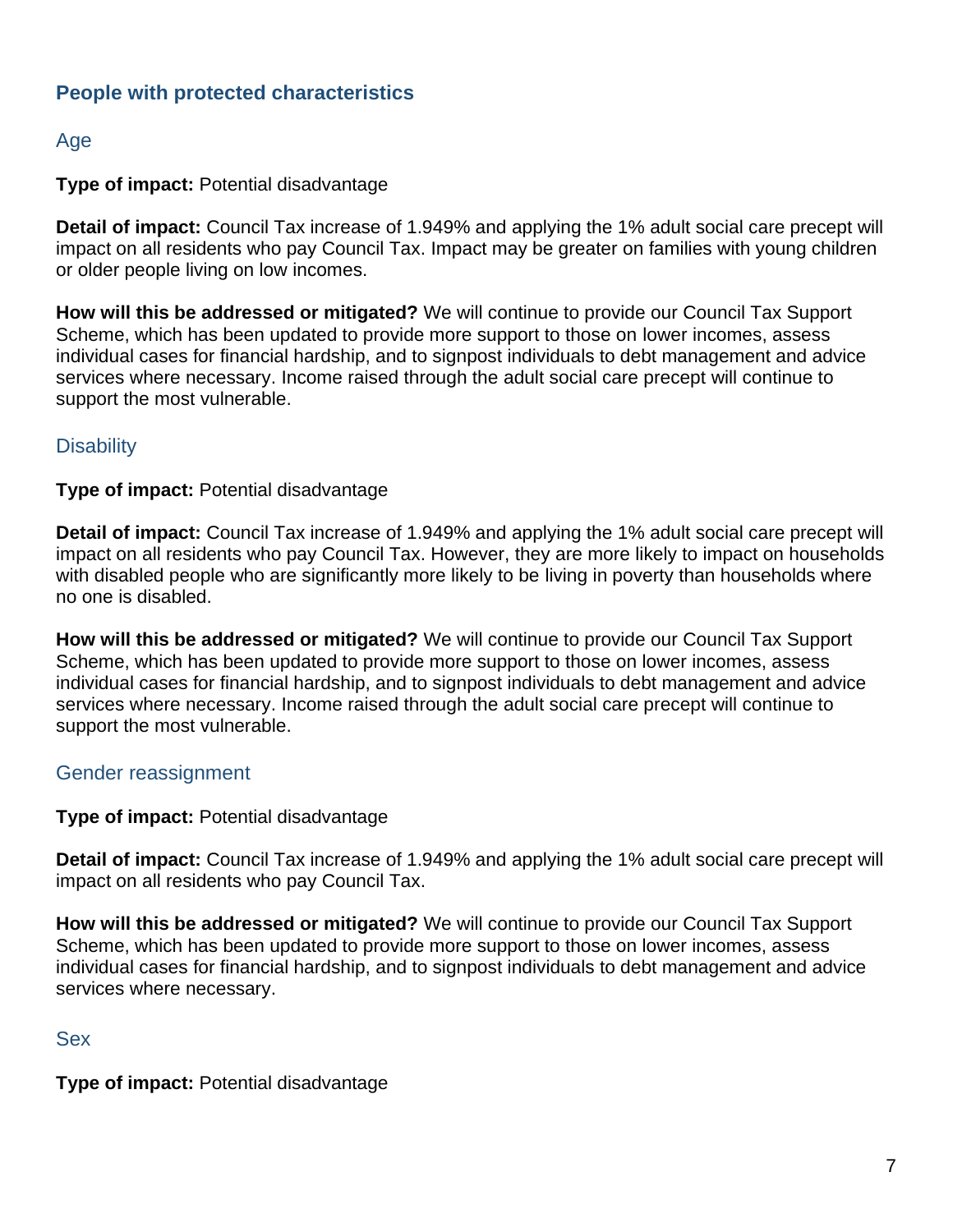**Detail of impact:** Council Tax increase of 1.949% and applying the 1% adult social care precept will impact on all residents who pay Council Tax. Women may be impacted more by the increase than men due to having lower incomes and being more likely to have children living with them.

**How will this be addressed or mitigated?** We will continue to provide our Council Tax Support Scheme, which has been updated to provide more support to those on lower incomes, assess individual cases for financial hardship, and to signpost individuals to debt management and advice services where necessary.

# Marriage and civil partnership

### **Type of impact:** Potential disadvantage

**Detail of impact:** Council Tax increase of 1.949% and applying the 1% adult social care precept will impact on all residents who pay Council Tax. Single people, in particular single parent households, may be disproportionately impacted by the increase compared to dual income households as two people who are married or in a civil partnership would pay less by proportion.

**How will this be addressed or mitigated?** We will continue to provide our Council Tax Support Scheme, which has been updated to provide more support to those on lower incomes, assess individual cases for financial hardship, and to signpost individuals to debt management and advice services where necessary.

# Pregnancy and maternity

## **Type of impact:** Potential disadvantage

**Detail of impact:** Council Tax increase of 1.949% and applying the 1% adult social care precept will impact on all residents who pay Council Tax.

**How will this be addressed or mitigated?** We will continue to provide our Council Tax Support Scheme, which has been updated to provide more support to those on lower incomes, assess individual cases for financial hardship, and to signpost individuals to debt management and advice services where necessary.

# Race and ethnicity

# **Type of impact:** Potential disadvantage

**Detail of impact:** Council Tax increase of 1.949% and applying the 1% adult social care precept will impact on all residents who pay Council Tax. Black and minority ethnic residents may be impacted more by the increase due to higher unemployment rates.

**How will this be addressed or mitigated?** We will continue to provide our Council Tax Support Scheme, which has been updated to provide more support to those on lower incomes, assess individual cases for financial hardship, and to signpost individuals to debt management and advice services where necessary.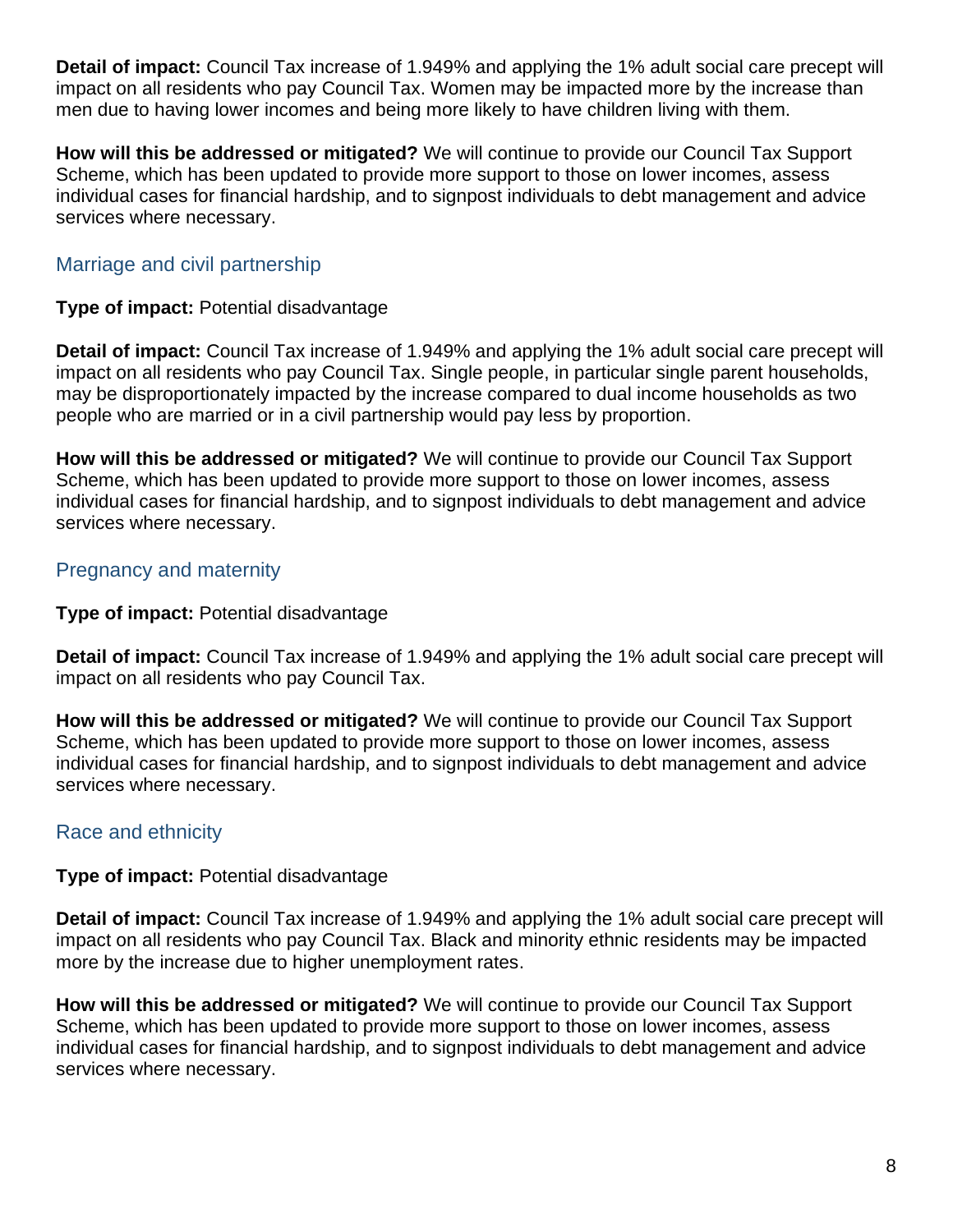# Religion or belief

#### **Type of impact:** Potential disadvantage

**Detail of impact:** Council Tax increase of 1.949% and applying the 1% adult social care precept will impact on all residents who pay Council Tax.

**How will this be addressed or mitigated?** We will continue to provide our Council Tax Support Scheme, which has been updated to provide more support to those on lower incomes, assess individual cases for financial hardship, and to signpost individuals to debt management and advice services where necessary.

#### Sexual orientation

#### **Type of impact:** Potential disadvantage

**Detail of impact:** Council Tax increase of 1.949% and applying the 1% adult social care precept will impact on all residents who pay Council Tax.

**How will this be addressed or mitigated?** We will continue to provide our Council Tax Support Scheme, which has been updated to provide more support to those on lower incomes, assess individual cases for financial hardship, and to signpost individuals to debt management and advice services where necessary.

# **Other potential impacts**

#### **Carers**

**Type of impact:** Potential disadvantage

**Detail of impact:** Council Tax increase of 1.949% and applying the 1% adult social care precept will impact on all residents who pay Council Tax.

**How will this be addressed or mitigated?** We will continue to provide our Council Tax Support Scheme, which has been updated to provide more support to those on lower incomes, assess individual cases for financial hardship, and to signpost individuals to debt management and advice services where necessary.

#### People vulnerable to socio-economic impacts

#### **Type of impact:** Potential disadvantage

**Detail of impact:** Council Tax increase of 1.949% and applying the 1% adult social care precept will impact on all residents who pay Council Tax. People in this group are more likely to be affected than the general population.

**How will this be addressed or mitigated?** We will continue to provide our Council Tax Support Scheme, which has been updated to provide more support to those on lower incomes, assess individual cases for financial hardship, and to signpost individuals to debt management and advice services where necessary.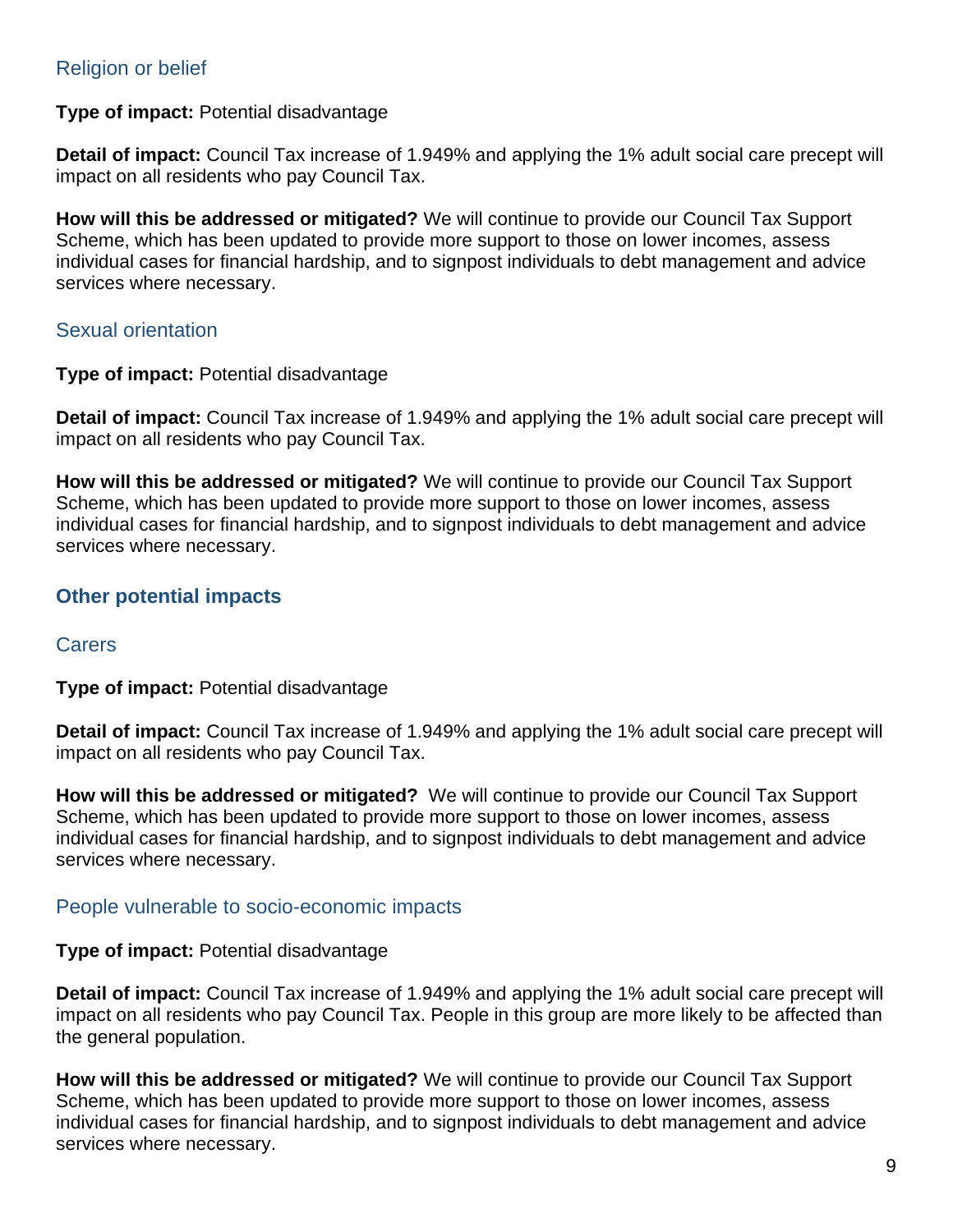#### **Businesses**

This proposal does not have an actual or potential impact or benefit on businesses in the city.

## **Geography**

#### **Type of impact:** Potential disadvantage

**Detail of impact:** Council Tax increase of 1.949% and applying the 1% adult social care precept will impact on all residents who pay Council Tax. If people get into debt due to being unable to pay the increase Council Tax, this may be apparent in less affluent areas of the city.

**How will this be addressed or mitigated?** We will continue to provide our Council Tax Support Scheme, which has been updated to provide more support to those on lower incomes, assess individual cases for financial hardship, and to signpost individuals to debt management and advice services where necessary.

#### Community cohesion

#### **Type of impact:** Potential disadvantage

**Detail of impact:** Council Tax increase of 1.949% and applying the 1% adult social care precept will impact on all residents who pay Council Tax. People may be resentful of neighbours or others they feel get more benefit from council services for the same level of Council Tax paid, for example, larger families pay the same as smaller households.

**How will this be addressed or mitigated?** We will continue to provide our Council Tax Support Scheme, which has been updated to provide more support to those on lower incomes, assess individual cases for financial hardship, and to signpost individuals to debt management and advice services where necessary. We will also use income from the adult social care precept to help fund the increasing demand in adult social care and the long-standing, complex impact of COVID-19 on social care services.

# Community safety

This proposal does not have an actual or potential impact or benefit on community safety.

#### Public Health

# **Type of impact:** Potential disadvantage

**Detail of impact:** Council Tax increase of 1.949% and applying the 1% adult social care precept will impact on all residents who pay Council Tax. People might have to cut back on heating or food to pay increased Council Tax which could impact on health.

**How will this be addressed or mitigated?** We will continue to provide our Council Tax Support Scheme, which has been updated to provide more support to those on lower incomes, assess individual cases for financial hardship, and to signpost individuals to debt management and advice services where necessary. We will also use income from the adult social care precept to help fund the